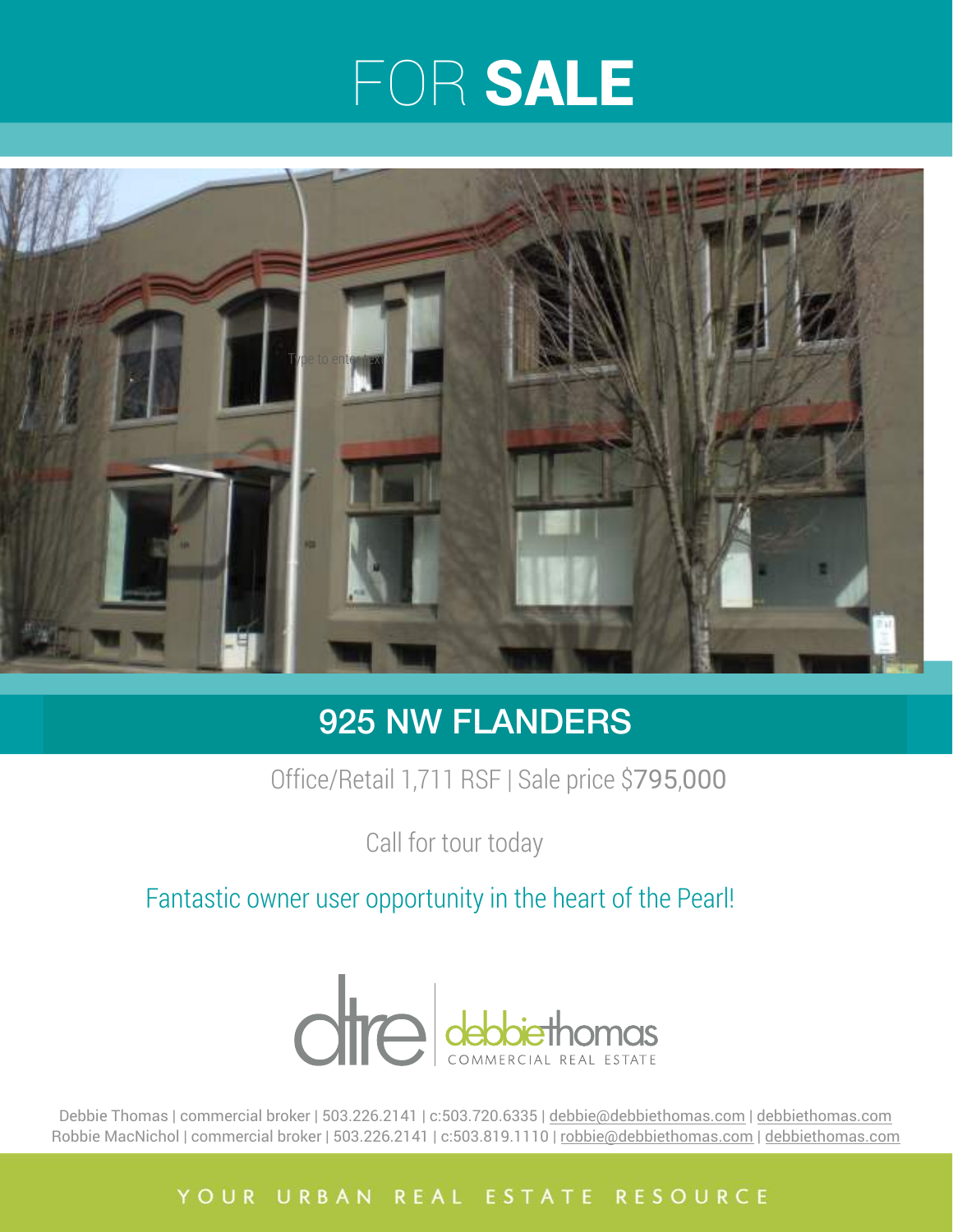### THE BUILDING



**On the corner of NW 9th and NW Flanders in the heart of the Pearl. The Wilson Condos is one of the original condo projects to the Pearl. It contains 4 units, two ground floor commercial units with two residential condos above. Unit 925 is one of the beautiful ground floor units that has been PDX Contemporary art gallery for the last 17 years. This space is in immaculate condition.**

#### DESIRED USES

Great for art gallery, soft goods retail, service retail, furniture showroom, creative office

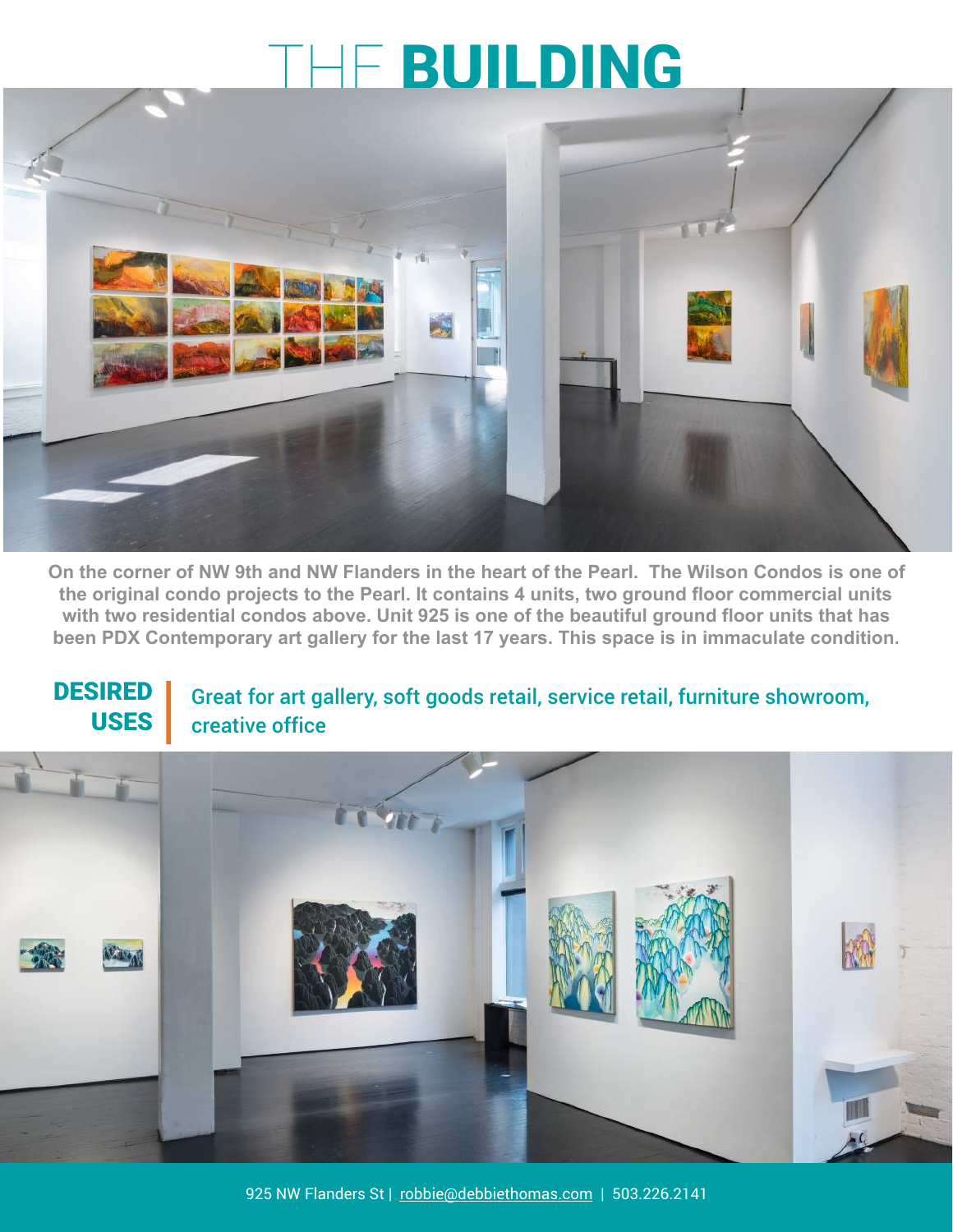## THE SPACE

### 1,711 SF NOW AVAILABLE

A wonderful corner condo filled with natural light with high quality finishes and open feel right on the Future NW Flanders neighborhood Greenway Project. Exquisite finishes and unique buildout makes this a move-in ready space for someone looking for exceptional location and feel.

#### **ADDITIONAL FEATURES**

Corner unit Fantastic natural light Beautiful wood floors Custom Swinging interior walls Custom Sliding interior walls Small office space Built in hard wood shelves Custom wood & glass entry doors UV coated Windows Custom steel security gates Bathroom

> **WALKER'S PARADISE** 100 **RIDER'S PARADISE** 94 **BIKER'S PARADISE** 97



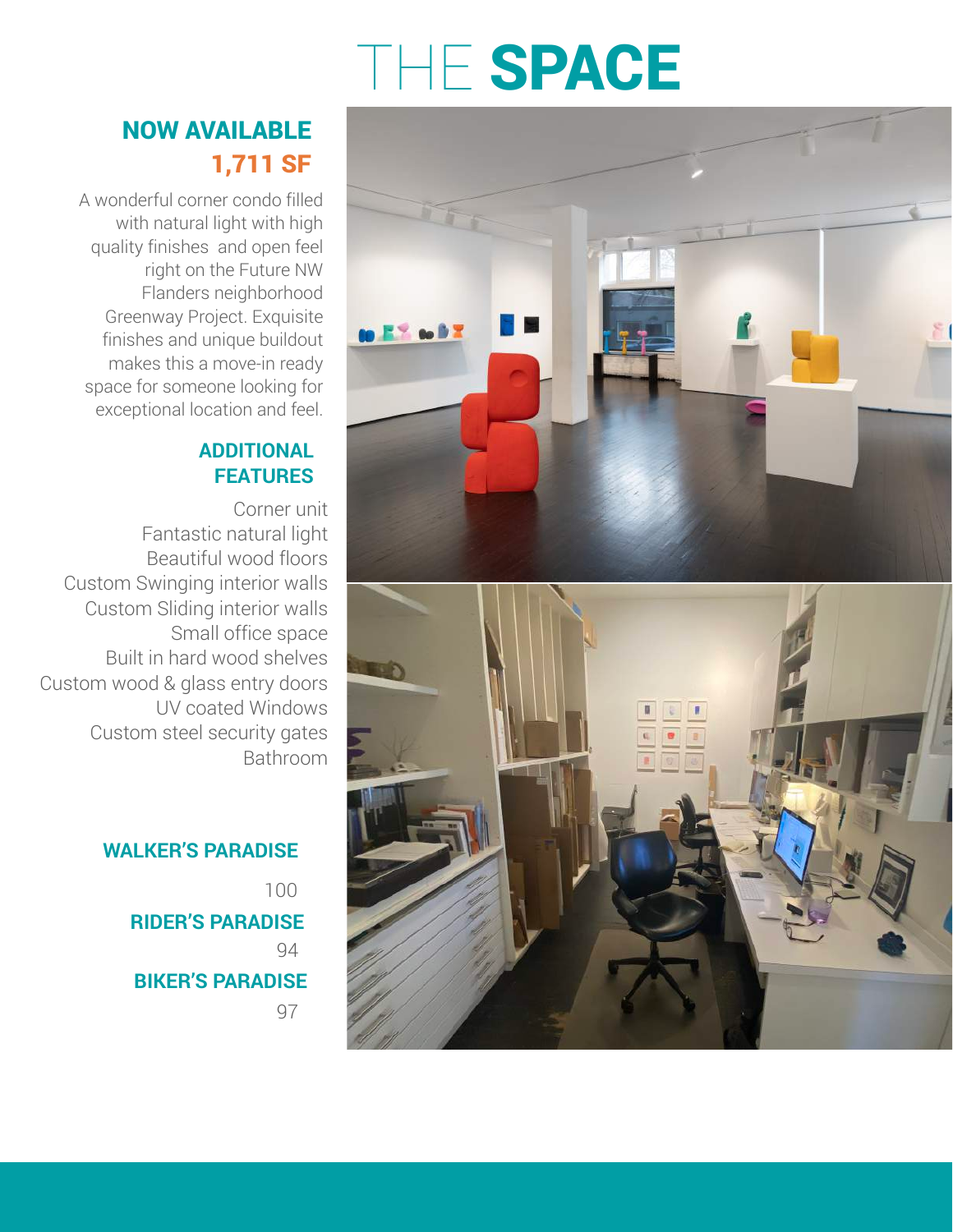## FLOOR PLAN



YOUR URBAN REAL ESTATE RESOURCE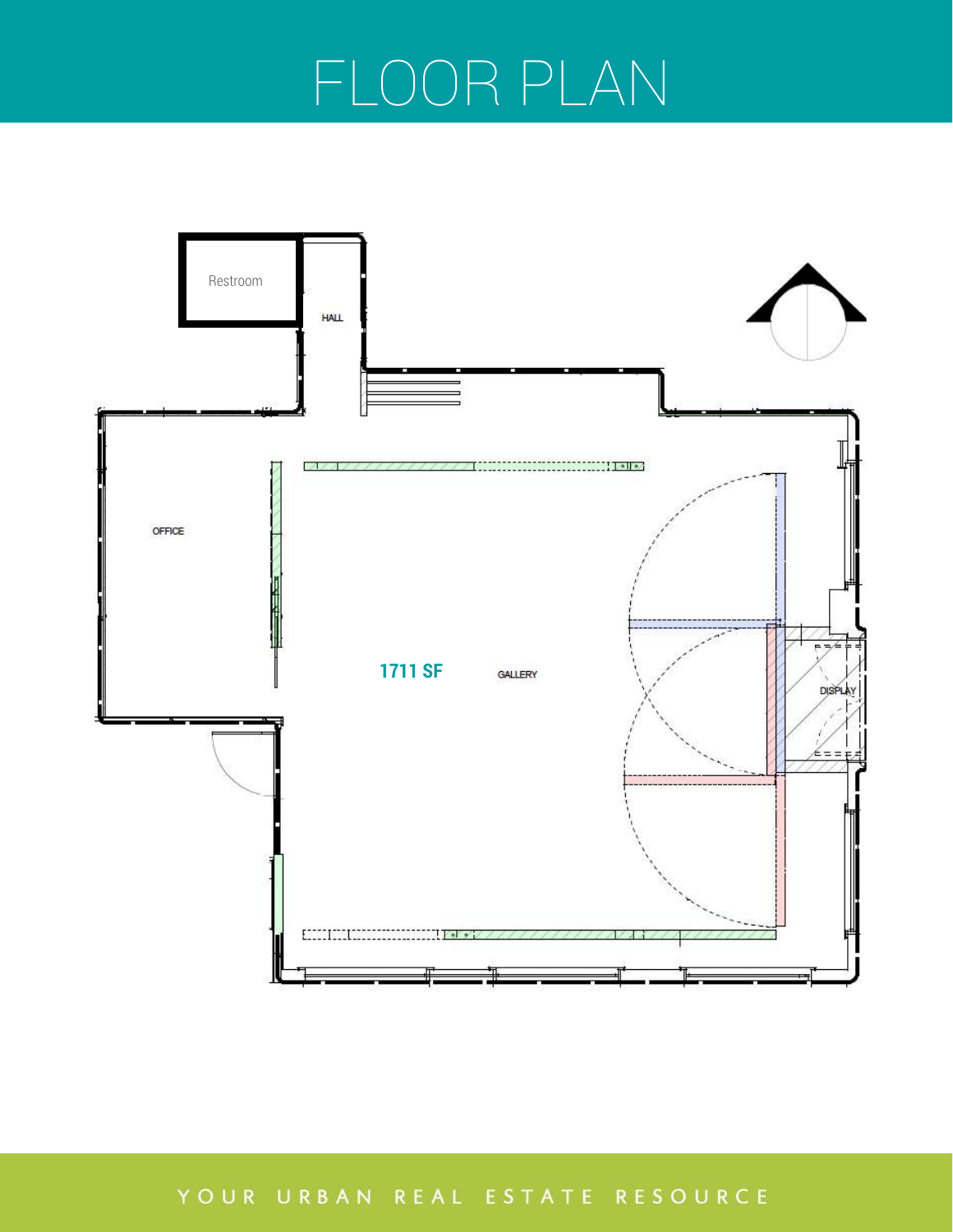# NEIGHBORHOOD



### SHOP EAT

Whole Foods Powell's Books Patagonia Filson's Pendleton Home Store Blick Art Materials World Foods Fjlraven Keen Garage Oblation Print French Quarter UPS Store Dr. Martens

Oven and Shaker River Pig Arden Barista Arden 10 Barrel Brewery MEC Cafe Umbria Ben & Jerry's Deschutes Brewery Cha Cha Cha Brix Tavern Andina

### Forest Park

North Park Blocks Fields Park Portland Center Stage Providence Park McMenamins Crystal Ballroom Jamison Park Blick Art Supplies Living Room Theaters Brewcycle Cult